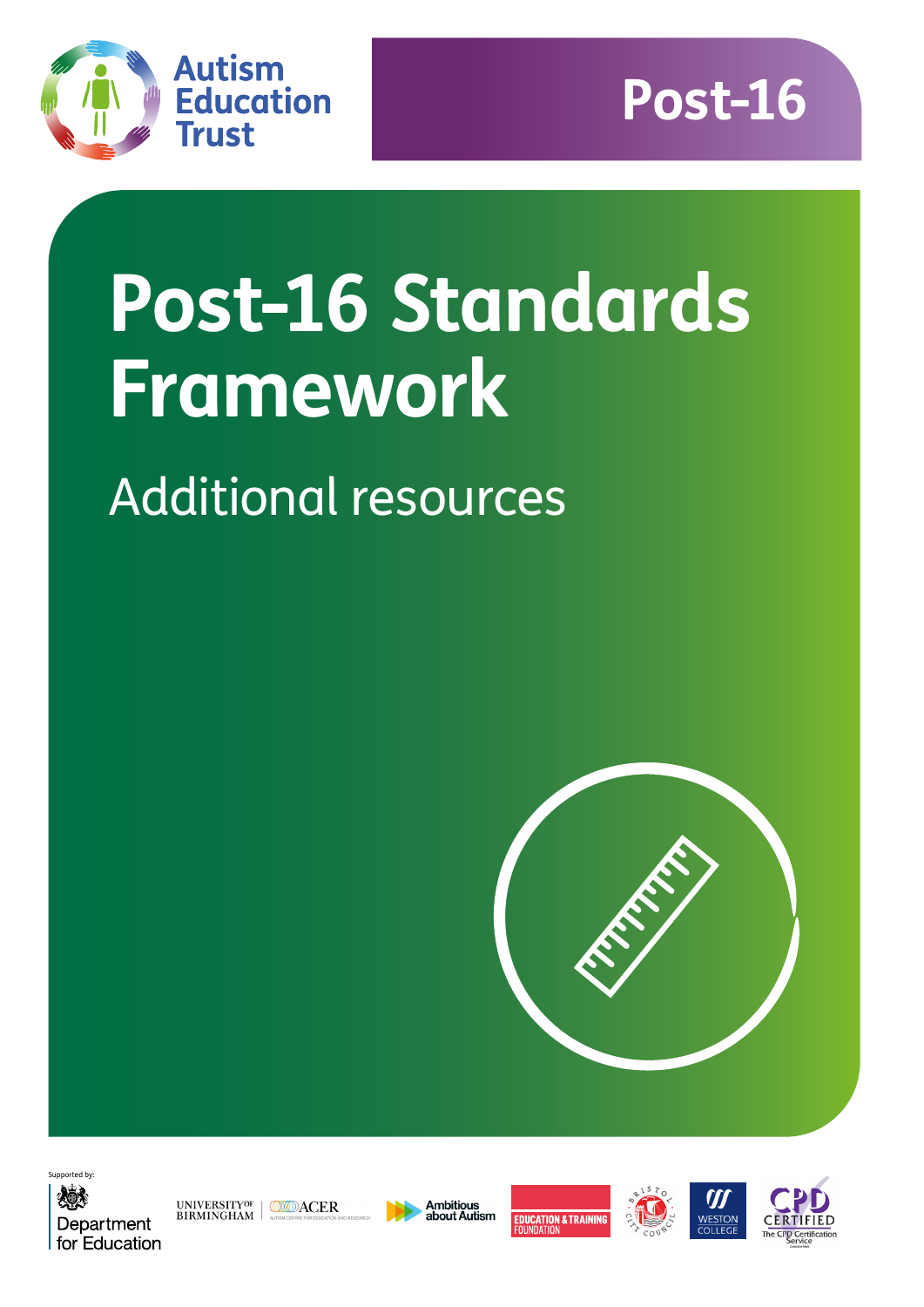

### **Introduction**

The Autism Education Trust (AET) [Post-16 Standards Framework](https://www.autismeducationtrust.org.uk/resources/post-16-standards-framework) has been written for all Post-16 settings in the education sector. The framework can be used by leaders and leadership teams as a tool to enhance and embed good autism practice across any Post-16 organisation. In this document, each Standard is linked to a set of resources that will support further for you to meet that Standard.

It should be noted that these suggested resources are not the only way to meet the Standard, and the resources in this document have been provided as an example. It is important to remember that the learner is the most valuable resource and any resource used should be person centred to be truly effective. **Utilising** 

the autistic learner's interests is often key in building effective relationships as well as co-creating strategies/resources that empower the autistic learner to be independent. As Post-16 settings provide a range of courses for an expansive age and ability range, we do not want to suggest a one size fits all approach.

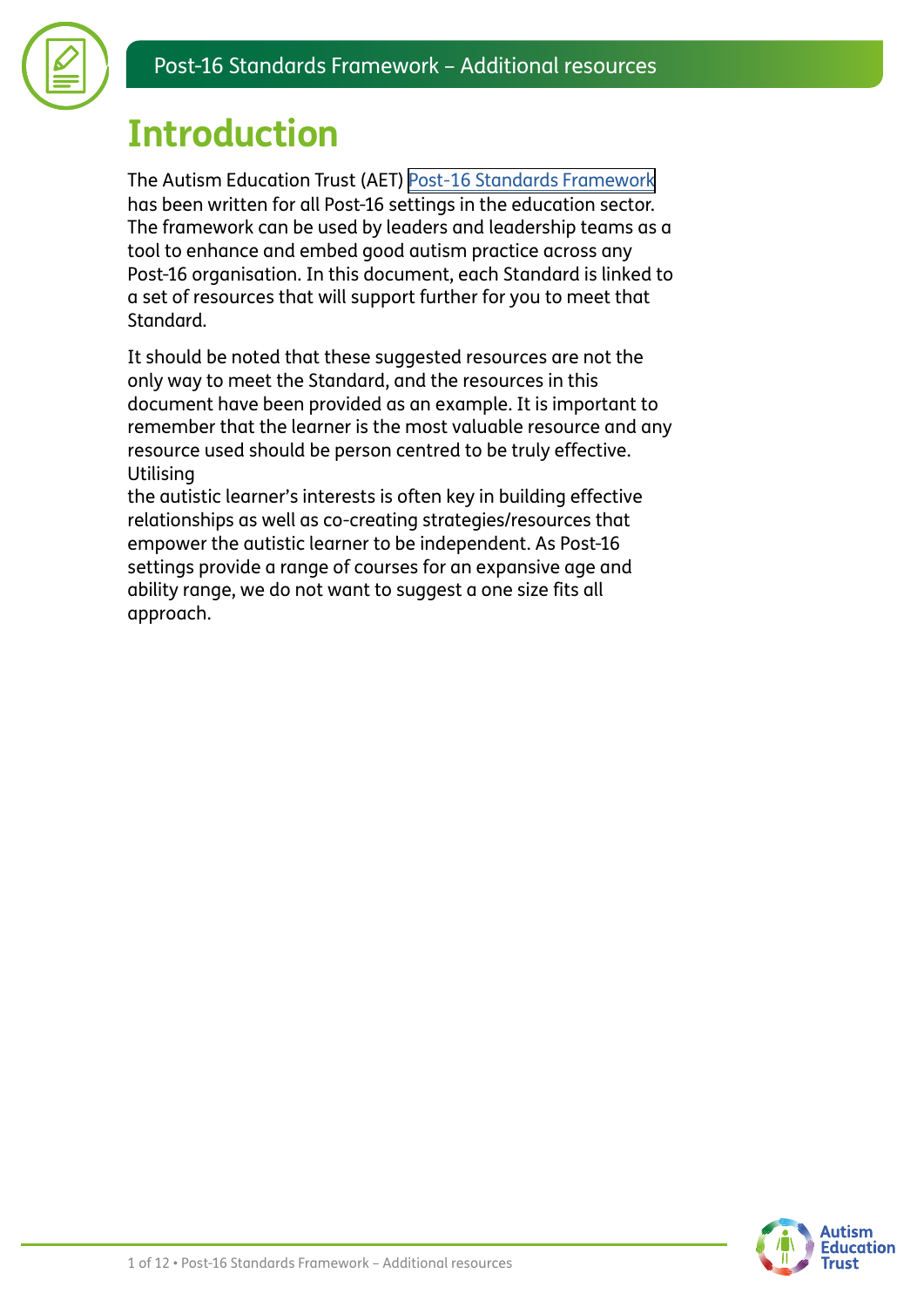

### **Principle One**

#### **Understanding the strengths, interests, and needs of each autistic learner.**

**Standard 1:** We support the autistic learner to self-advocate and share information that is important to them, and we work with them to identify the right tools to do so.

#### **AET resources/templates**

**•** Learner profile template – This is provided in the ['Making Sense of Autism' module.](https://www.autismeducationtrust.org.uk/training-content/post-16-making-sense-autism)

#### **External resources**

- **•** [Weston College: Student Initial Specialist Assessment \(ISA\)](https://www.autismeducationtrust.org.uk/sites/default/files/2022-01/isa-student.docx)
- **•** [Learner](https://www.autismeducationtrust.org.uk/sites/default/files/2022-01/Learner-Profile-Post-16-Example.docx) [profile example](https://www.autismeducationtrust.org.uk/sites/default/files/2022-01/Learner-Profile-Post-16-Example.docx)
- **•** [Beardon, L., Martin, N., & Woolsey, I. \(2009\). What do students with Asperger](https://www.autismeducationtrust.org.uk/sites/default/files/2022-01/beardon-et-al-oct-2009-autistic-perspective.pdf)  [syndrome or high functioning autism want at college and university?\(in their own](https://www.autismeducationtrust.org.uk/sites/default/files/2022-01/beardon-et-al-oct-2009-autistic-perspective.pdf)  [words\). Good Autism Practice \(GAP\), 10\(2\), 35–43](https://www.autismeducationtrust.org.uk/sites/default/files/2022-01/beardon-et-al-oct-2009-autistic-perspective.pdf)
- **•** [Hastwell, J., Martin, N., Baron-Cohen, S., & Harding, J. \(2010\). The Cambridge](https://www.autismeducationtrust.org.uk/sites/default/files/2022-01/the-cambridge-project.pdf)  [Project: Reflections on a university-based AS social group, 1–21](https://www.autismeducationtrust.org.uk/sites/default/files/2022-01/the-cambridge-project.pdf)

#### **Videos**

**•** [Autism Wales: What is autism?](https://autismwales.org/en/i-am-autistic/education/further-education/)

The film follows three autistic people as they explore what their autism means to them, including: social communication; patterns and routines; sensory experience; and how to make things better. It also includes the professional voice of Dr Elin Walker Jones, Consultant Psychologist.

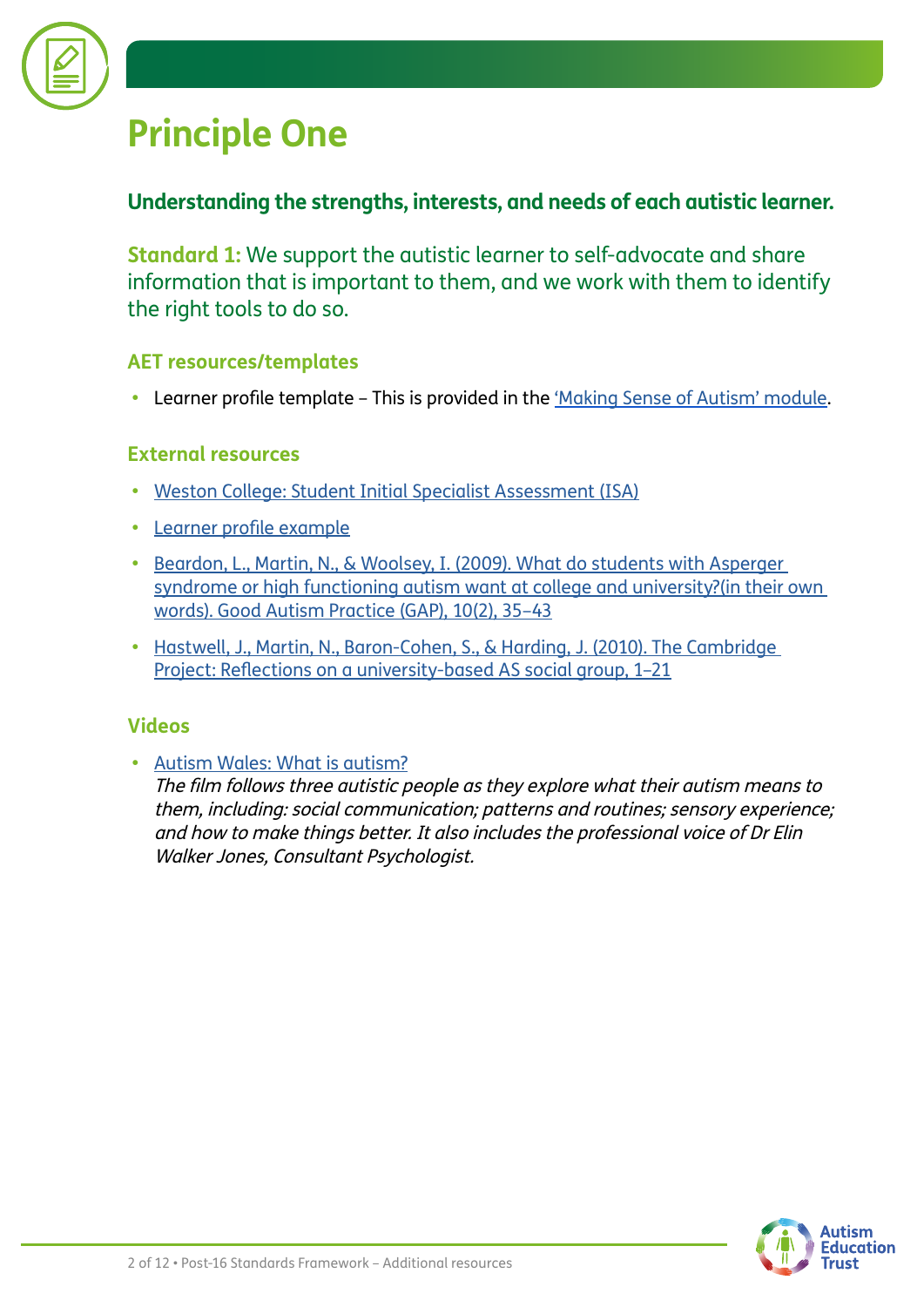

**Standard 2:** We take account of how each autistic learner's co-occurring differences, including anxiety and stress, can affect behaviour and can cause barriers to learning. We work closely with the autistic learner to understand their needs and to find strategies for regulating feelings and emotions.

#### **AET resources/templates**

- **•** Learner profile template This is provided in the ['Making Sense of Autism' module.](https://www.autismeducationtrust.org.uk/training-content/post-16-making-sense-autism)
- Specialist learner support plan This is provided in the *'Good Autism Practice'* [module.](https://www.autismeducationtrust.org.uk/training-content/post-16-good-autism-practice)

#### **External resources**

**•** [Learner profile example](https://www.autismeducationtrust.org.uk/sites/default/files/2022-01/Learner-Profile-Post-16-Example.docx)

#### **Useful websites**

- **•** [Education and Training Foundation \(ETF\): Autism wellbeing resources](https://send.excellencegateway.org.uk/autism)
- **•** [National Autism Society \(NAS\): Autism and mental health presentations \(2019\)](https://www.autism.org.uk/what-we-do/professional-development/past-conferences/mental-health-2019-presentations)
- **•** [NAS: Related Conditions](https://www.autism.org.uk/advice-and-guidance/topics/related-conditions/related-conditions/all-audiences)

#### **Videos**

- **•** [Weston College and ETF's Centre for Excellence in SEND: Reconnection and](https://www.youtube.com/watch?v=EKDe1Iqkbog)  [engagement programmes for learners with autism and anxiety](https://www.youtube.com/watch?v=EKDe1Iqkbog)
- **•** [Ambitious about Autism: Meltdowns and shutdowns](https://www.ambitiousaboutautism.org.uk/information-about-autism/behaviour/meltdowns-and-shutdowns)
- **•** [Ambitious about Autism: Know your normal](https://www.ambitiousaboutautism.org.uk/what-we-do/youth-participation/youth-led-toolkits/know-your-normal)
- **•** [Sarah Hendrickx: How anxiety affects everything](https://www.youtube.com/watch?v=rPD_yzMHJls)
- **•** [Birmingham Communication and Autism Team: How autism affects 6 young](https://www.youtube.com/watch?v=8RStb8OIAu0)  [people](https://www.youtube.com/watch?v=8RStb8OIAu0)

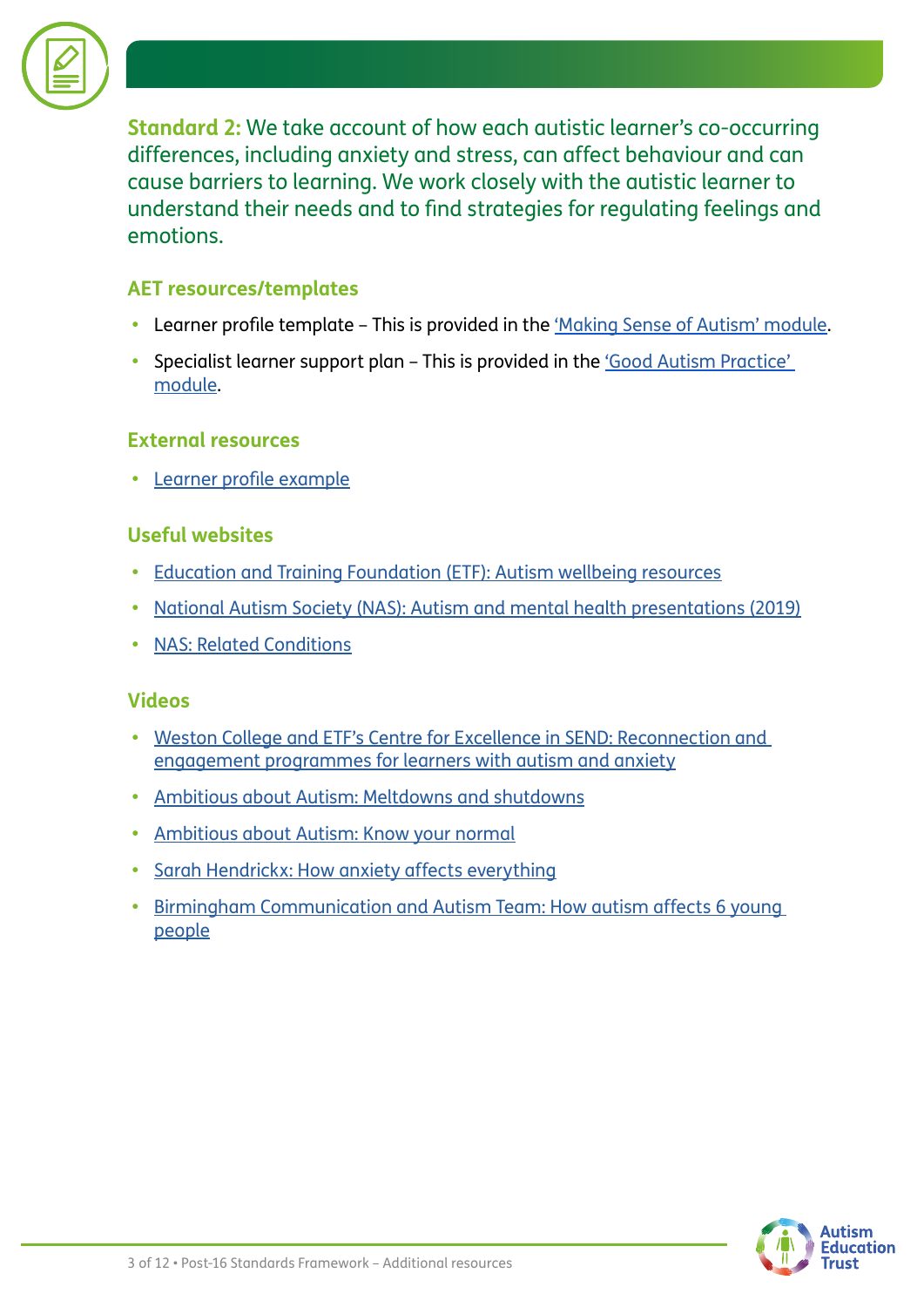

### **Principle Two**

#### **Empowering autistic learners to be at the centre of decision-making about their education and to make informed decisions about their future.**

**Standard 3:** The person-centered approaches we use are co-created with the autistic learner and enable the autistic learner to self-advocate and communicate their future aspirations in terms of community, housing, work, and relationships.

#### **AET resources/templates**

**•** [Transition to employment toolkit](https://www.autismeducationtrust.org.uk/resources/transition-employment-toolkit)

#### **External resources**

- **•** [Preparing for Adulthood: Outcomes across the age ranges for CYP with SEND](https://www.autismeducationtrust.org.uk/sites/default/files/2022-01/preparing-for-adulthood.pdf)
- **•** [City College Norwich: Hints and tips on how best to support us](https://www.autismeducationtrust.org.uk/sites/default/files/2022-01/hints-and-tips-on-how-best-to-support-us-developed-by-learners-from-city-college-norwich1.pdf)

#### **Useful websites**

- **•** [Preparing for Adulthood: Outcomes tool](https://www.preparingforadulthood.org.uk/downloads/education-health-and-care-planning/pfa-outcomes-tool.htm)
- **•** [Preparing for Adulthood: Introduction to person-centred planning tool](https://www.preparingforadulthood.org.uk/downloads/person-centred-planning/introduction-to-person-centred-planning-tools.htm)
- **•** [Helen Sanderson Associates](https://helensandersonassociates.co.uk/person-centred-practice/person-centred-thinking-tools/)

#### **Videos**

**•** [Preparing for Adulthood](https://www.preparingforadulthood.org.uk/downloads/employment/case-study-making-the-send-reforms-work.htm) These case-study videos showcase how local authorities and FE providers work together to support learners with SEND to achieve their aspirations, including progressing into employment.

**Standard 4:** We actively involve autistic learners as part of the 'Assess, Plan, Do, Review' cycle so the autistic learner is at the centre of educational planning. The voice of the autistic learner informs all policymaking, planning, engagement, and equal opportunities.

#### **AET resources/templates**

**•** Assess, Plan, Do, Review template – This is provided in the ['Good Autism Practice'](http://www.autismeducationtrust.org.uk/training-content/post-16-good-autism-practice)  [module.](http://www.autismeducationtrust.org.uk/training-content/post-16-good-autism-practice)

#### **Useful websites**

**•** [Education and Training Foundation \(ETF\): Co-design of the curriculum resource](https://send.excellencegateway.org.uk/teaching-and-learning)

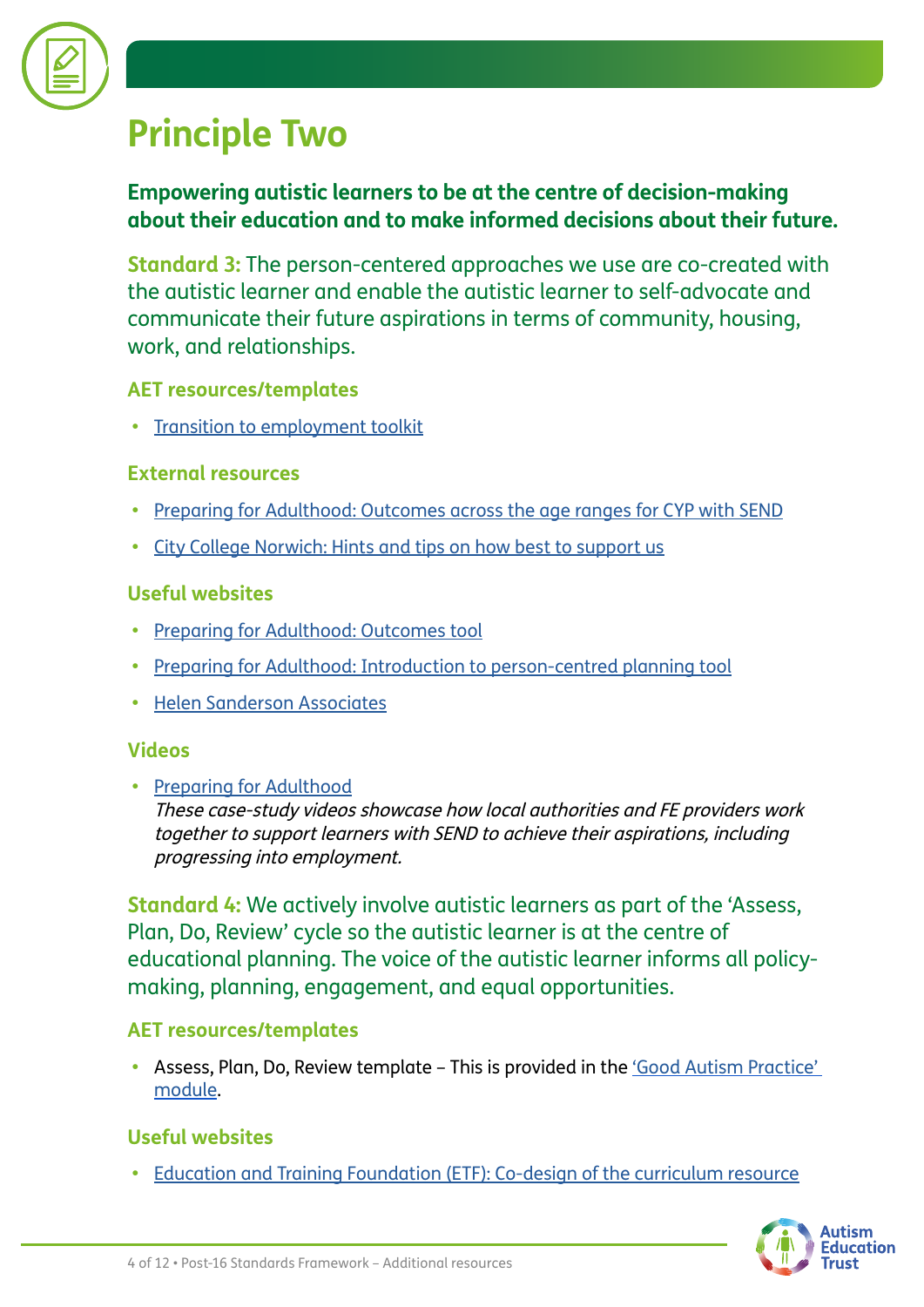

### **Principle Three**

#### **Ongoing and positive collaboration between the autistic learner, staff, a range of services, and parents/carers.**

**Standard 5:** We support the autistic learner to share information with a range of professionals and their family about what is important to them at key transition points in their life.

#### **AET resources/templates**

**•** [Integra report: Case study G](http://www.autismeducationtrust.org.uk/sites/default/files/2022-01/Case-Study-F-Phoenix-School.pdf) This case study involves the **Springfields School**, an independent specialist provision for pupils aged 5–19.

#### **External resources**

- **•** [Falkirk Council: A practical approach at home for parents and carers](https://www.falkirk.gov.uk/services/social-care/disabilities/docs/young-people/Autistic%20Spectrum%20Disorder.pdf?v=201906271131)
- **•** [Falkirk Council: Life skills for teenagers](https://www.falkirk.gov.uk/services/social-care/disabilities/docs/young-people/Life%20Skills%20for%20Teenagers.pdf?v=201610191048)
- **•** [Axcis: Supporting autistic people at university \(and college\)](https://www.autismeducationtrust.org.uk/sites/default/files/2022-01/support-at-university1.pdf)

#### **Useful websites**

- **•** [Gov.uk: Careers guidance and access for education and training providers](https://www.gov.uk/government/publications/careers-guidance-provision-for-young-people-in-schools)
- **[Bristol Local Authority: Autism transition pack](https://www.bristol.gov.uk/web/bristol-local-offer/professionals/send-autism-support-documents/autism-transition-packs)**

**Standard 6:** We work collaboratively with the autistic learner, and with health, social care, mental health services, parents/carers (if appropriate), and other professionals to help the autistic learner to consider future pathways, and to ensure that the autistic learner is supported by a range of professionals to have as much control as possible of their lives.

#### **AET resources/templates**

**•** Team Around the Learner template – This is provided in the ['Good Autism Practice' module.](https://www.autismeducationtrust.org.uk/training-content/post-16-good-autism-practice)

#### **External resources**

- **•** [Weston College: Parent/carer Initial Specialist Assessment \(ISA\)](https://www.autismeducationtrust.org.uk/sites/default/files/2022-01/isa-parent.docx)
- **•** [Association of Colleges: Provision for Post-16 high needs students](https://www.autismeducationtrust.org.uk/sites/default/files/2022-01/provision-for-p16-high-needs-students.pdf)

#### **Useful websites**

- **•** [Gov.uk: Disabled students allowance](https://www.gov.uk/disabled-students-allowance-dsa)
- **•** [Scottish Autism Toolbox](http://www.autismtoolbox.co.uk/post-school)

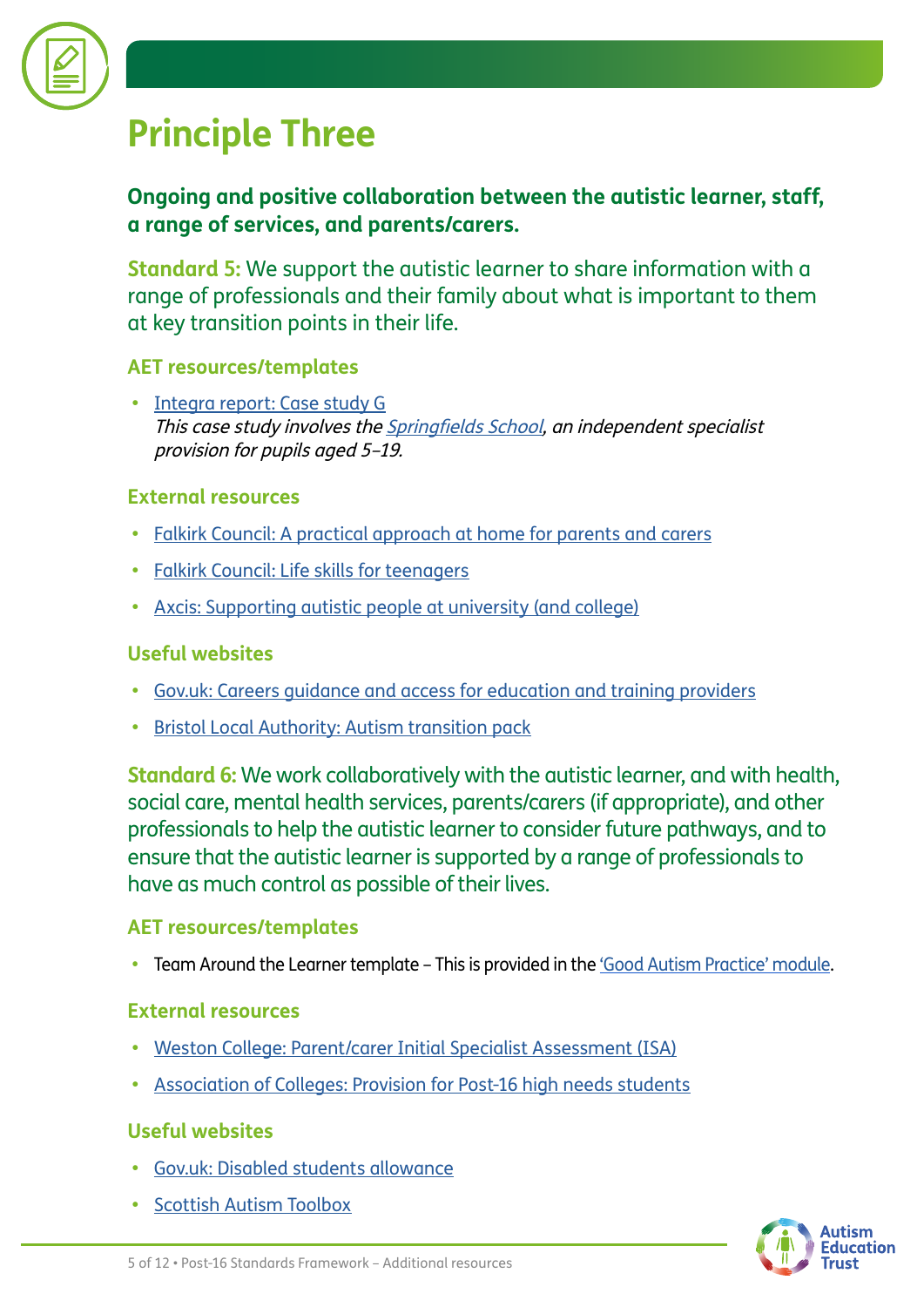

### **Principle Four**

#### **Workforce development related to Good Autism Practice.**

**Standard 7:** We are committed to continuing professional development on autism across our workforce. We ensure staff receive ongoing training that is appropriate to their role, and we involve autistic learners in providing workforce development.

#### **AET resources/templates**

- **•** [AET training modules](https://www.autismeducationtrust.org.uk/training)
- **•** [CPD log](https://www.autismeducationtrust.org.uk/sites/default/files/2022-01/CPD-Log-S%26C.docx)

#### **Useful websites**

- **•** [Preparing for Adulthood](https://www.preparingforadulthood.org.uk/)
- **•** [Education and Training Foundation \(ETF\): Excellence gateway](http://www.excellencegateway.org.uk)
- **•** [Education and Training Foundation \(ETF\): SEND Excellence gateway](https://send.excellencegateway.org.uk/centres-for-excellence)
- **•** [Education and Training Foundation \(ETF\): Professional Standards](https://www.et-foundation.co.uk/supporting/professional-standards/)
- **•** [Society for Education and Training](https://set.et-foundation.co.uk/)

**Standard 8:** We use the AET Competency framework to audit staff confidence levels, understanding and knowledge of autism, and the changes staff make to their practice as a result of undertaking professional development.

#### **AET resources/templates**

- **•** [AET Post-16 Competency Framework](https://www.autismeducationtrust.org.uk/resources/post-16-competency-framework)
- **[Next Steps Action Plan template](https://www.autismeducationtrust.org.uk/sites/default/files/2022-01/post16-next-steps-action-plan.docx)**

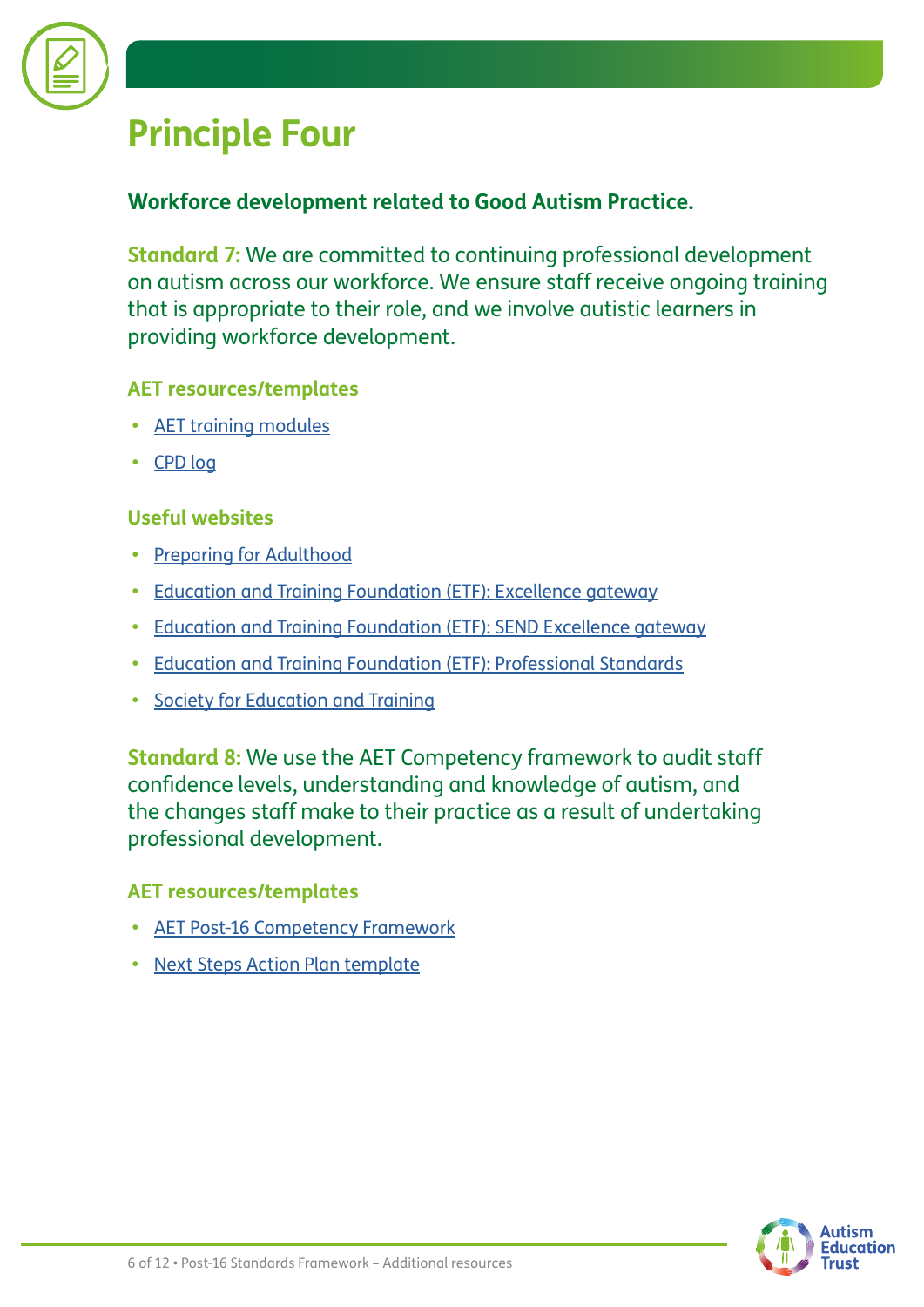

### **Principle Five**

#### **Leadership and management that promotes and embeds Good Autism Practice**

**Standard 9:** We promote a supportive, enabling environment in which all staff are knowledgeable about autism and we empower staff to approach senior staff when their input is required.

#### **AET resources/templates**

- **•** [Self-evaluation exercise](https://www.autismeducationtrust.org.uk/sites/default/files/2022-01/self-evaluation-exercise-1.docx)
- **•** [AET: Bite size resources](https://www.autismeducationtrust.org.uk/site-search?keys=bitesize)
- **•** [AET: GAP Principles and Inclusion Promises flyer for staff](http://www.autismeducationtrust.org.uk/sites/default/files/2022-01/GAP-Principles_Inclusion%20Promises_Post_16_Flyer.pdf)
- **•** [AET Young Experts Panel: The impact autism can have on the ability to learn](https://youtu.be/WoSxT01JAYM)

**Standard 10:** We embed Good Autism Practice in the organisation and work with all staff to ensure this is consistent across the setting. We address the risk of social exclusion for autistic learners, enable autistic learners to access college and community activities, and develop pathways to employment.

#### **AET resources/templates**

- **•** [Good Autism Practice report \(2019\)](https://www.autismeducationtrust.org.uk/resources/good-autism-practice-guidance)
- **•** [Integra report: Case studies](https://www.autismeducationtrust.org.uk/resources/good-autism-practice-guidance)
- **•** [Autism resource suite: Promoting autism inclusive attitudes](https://www.autismeducationtrust.org.uk/resources/autism-resource-suite)
- **•** [Exclusions guidance \(relevant to sixth forms within a school\)](https://www.autismeducationtrust.org.uk/exclusions)

#### **External resources**

- **•** [Autism Centre for Education and Research \(ACER\): Exclusions report](https://www.autismeducationtrust.org.uk/sites/default/files/2022-01/exclusion-research-report_final.pdf)
- **•** [ACER: Executive summary](https://www.autismeducationtrust.org.uk/sites/default/files/2022-01/executive-summary-exclusion-report_final.pdf)
- **•** [National Specialist Colleges \(Natspec\): Value of developing skills of independent](https://www.autismeducationtrust.org.uk/sites/default/files/2022-01/value-of-developing-skills-of-independent-living.pdf)  [living in an education rather than care setting](https://www.autismeducationtrust.org.uk/sites/default/files/2022-01/value-of-developing-skills-of-independent-living.pdf)

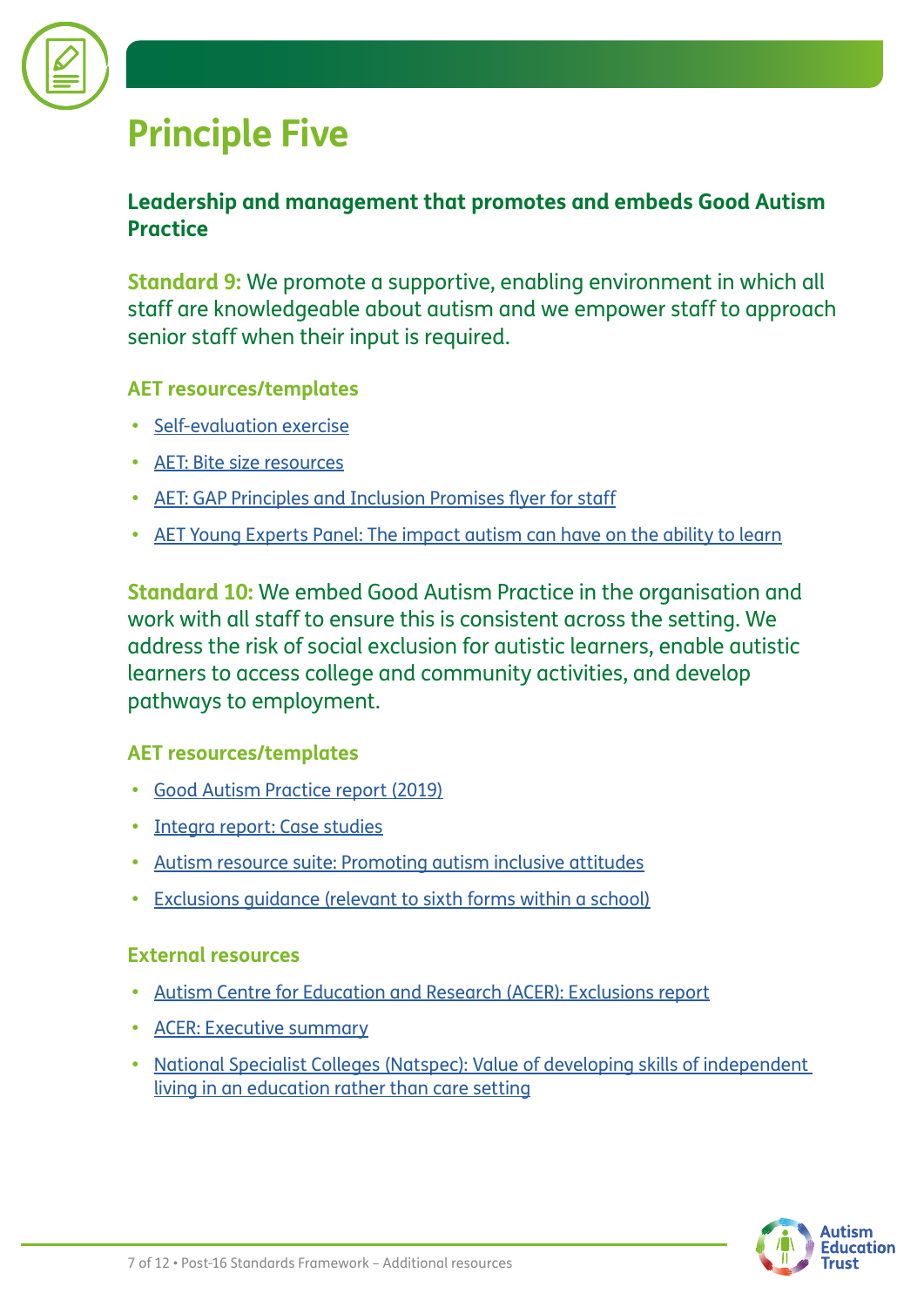

### **Principle Six**

#### **An ethos and environment that fosters social inclusion for autistic learners.**

**Standard 11:** Our enabling approaches foster a calm, low-arousal learning environment and we promote a sense of wellbeing, security, and belonging for all our autistic learners.

#### **AET resources/templates**

- **•** [Integra report: Case study F](https://www.autismeducationtrust.org.uk/sites/default/files/2022-01/Case-Study-G-Springfields-School.pdf) This case study involves the [Phoenix School,](https://www.phoenix.towerhamlets.sch.uk/thamlets/primary/phoenix) a Community Special School for pupils aged 3–19.
- Friendship circle template This is provided in the ['Good Autism Practice' module](https://www.autismeducationtrust.org.uk/training-content/post-16-good-autism-practice).

#### **External resources**

**•** [Brene Brown's constructive feedback checklist](https://www.autismeducationtrust.org.uk/sites/default/files/2022-01/constructive-feedback-checklist-brene-brown.pdf)

#### **Useful websites**

- **•** [PREVENT](https://preventforfeandtraining.org.uk/)
- **•** [Educate against hate](https://educateagainsthate.com/teachers/?gclid=EAIaIQobChMI7_7ukIDB2QIVy7ftCh224wgREAAYASAAEgIP0_D_BwE)

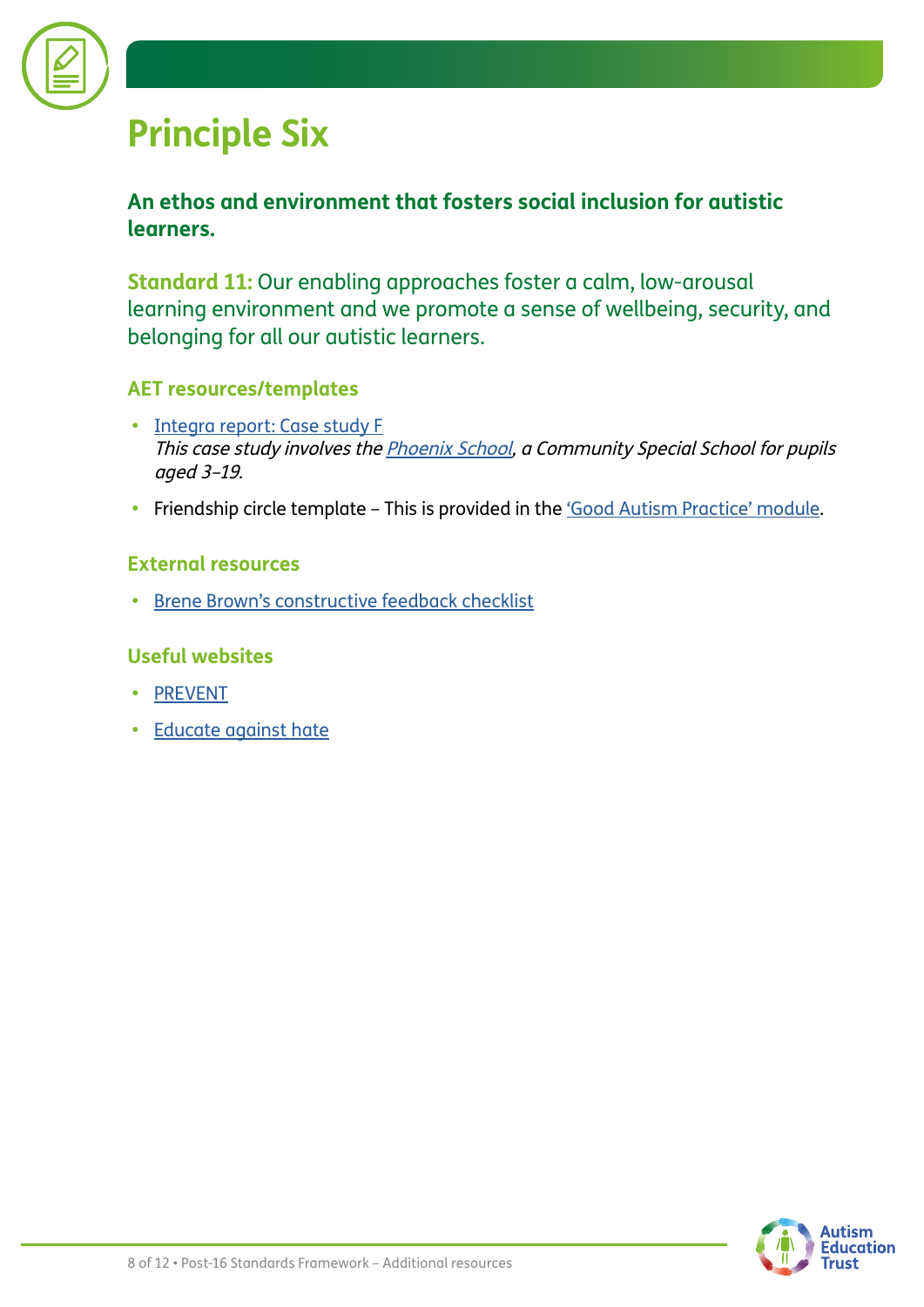

**Standard 12:** We create structured, predictable, and calm environments. We are constantly mindful of adapting to the needs of individual autistic learners.

#### **AET resources/templates**

- **•** Sensory preferences and differences template This is provided in the ['Good](https://www.autismeducationtrust.org.uk/training-content/post-16-good-autism-practice)  [Autism Practice' module.](https://www.autismeducationtrust.org.uk/training-content/post-16-good-autism-practice)
- Environmental audit template This is provided in the 'Good Autism Practice' [module.](https://www.autismeducationtrust.org.uk/training-content/post-16-good-autism-practice)
- **•** [Autism resource suite](https://www.autismeducationtrust.org.uk/resources/autism-resource-suite)

#### **External resources**

**•** [Mitchell, W., & Beresford, B. \(2014\). Young people with high](https://linkprotect.cudasvc.com/url?a=https%3a%2f%2feprints.whiterose.ac.uk%2f80103%2f1%2fWMbjse13june2014.pdf&c=E,1,DG6478Nk_sugUQekaBA6zniMn28THnxGOdvJSZctQlDOOEgEjKIXAvJ3wwkCCCdCTXoML4of06XpPkHMvutPNCevU9AmW7vj4rfOuQLhP5BnZuf9&typo=1)‐functioning autism [and Asperger's syndrome planning for and anticipating the move to college: what](https://linkprotect.cudasvc.com/url?a=https%3a%2f%2feprints.whiterose.ac.uk%2f80103%2f1%2fWMbjse13june2014.pdf&c=E,1,DG6478Nk_sugUQekaBA6zniMn28THnxGOdvJSZctQlDOOEgEjKIXAvJ3wwkCCCdCTXoML4of06XpPkHMvutPNCevU9AmW7vj4rfOuQLhP5BnZuf9&typo=1)  [supports a positive transition? British Journal of Special Education, 41\(2\), 151–171](https://linkprotect.cudasvc.com/url?a=https%3a%2f%2feprints.whiterose.ac.uk%2f80103%2f1%2fWMbjse13june2014.pdf&c=E,1,DG6478Nk_sugUQekaBA6zniMn28THnxGOdvJSZctQlDOOEgEjKIXAvJ3wwkCCCdCTXoML4of06XpPkHMvutPNCevU9AmW7vj4rfOuQLhP5BnZuf9&typo=1)

#### **Useful websites**

**•** [NAS transition tips: A guide for Higher Education professionals](https://www.autism.org.uk/advice-and-guidance/topics/transitions/transition-tips/higher-education-professionals)

#### **Videos**

**•** [Ambitious about Autism: Repetitive behaviours and stimming](https://www.ambitiousaboutautism.org.uk/information-about-autism/behaviour/repetitive-behaviours-and-stimming)

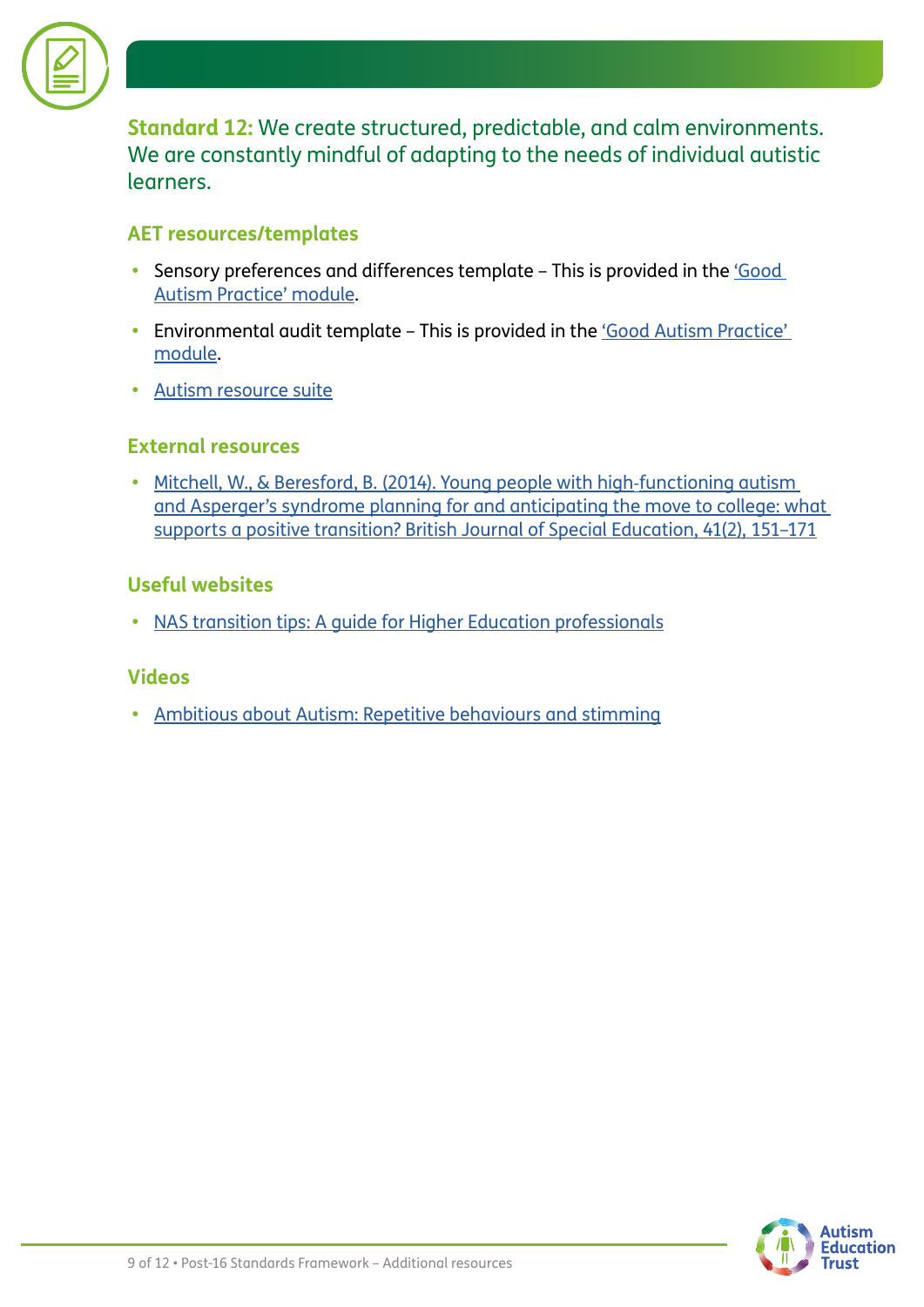

### **Principle Seven**

#### **Targeted support and measuring the progress of autistic learners.**

**Standard 13:** We work with autistic learners to recognise and celebrate their achievements, and we have rigorous procedures for recording autistic learners' progress and achievement, including employability skills, to support them towards their future goals.

#### **AET resources/templates**

- **•** [AET: Progression Framework](https://www.autismeducationtrust.org.uk/resources/progression-framework)
- Specialist learner support plan This is provided in the 'Good Autism Practice' [module.](https://www.autismeducationtrust.org.uk/training-content/post-16-good-autism-practice)

#### **External resources**

**•** [Weston College: Scheme for learning example](https://www.autismeducationtrust.org.uk/sites/default/files/2022-01/scheme-of-learning-weston.docx)

#### **Useful websites**

**•** [Recognising and Recording Progress and Achievement \(RARPA\) guidance](https://send.excellencegateway.org.uk/teaching-and-learning/rarpa) – This includes a link to ETF RARPA comprehensive guidance.

**Standard 14:** We work with autistic learners to complete an learner profile and specialist learner support plan in partnership with key staff members, and we ensure that these are regularly reviewed to monitor progress.

#### **AET resources/templates**

- **•** Learner profile template This is provided in the ['Making Sense of Autism' module.](https://www.autismeducationtrust.org.uk/training-content/post-16-making-sense-autism)
- **•** Specialist learner support plan This is provided in the ['Good Autism Practice'](https://www.autismeducationtrust.org.uk/training-content/post-16-good-autism-practice)  [module.](https://www.autismeducationtrust.org.uk/training-content/post-16-good-autism-practice)
- Assess, Plan, Do, Review template This is provided in the *'Good Autism Practice'* [module.](http://www.autismeducationtrust.org.uk/training-content/post-16-good-autism-practice)

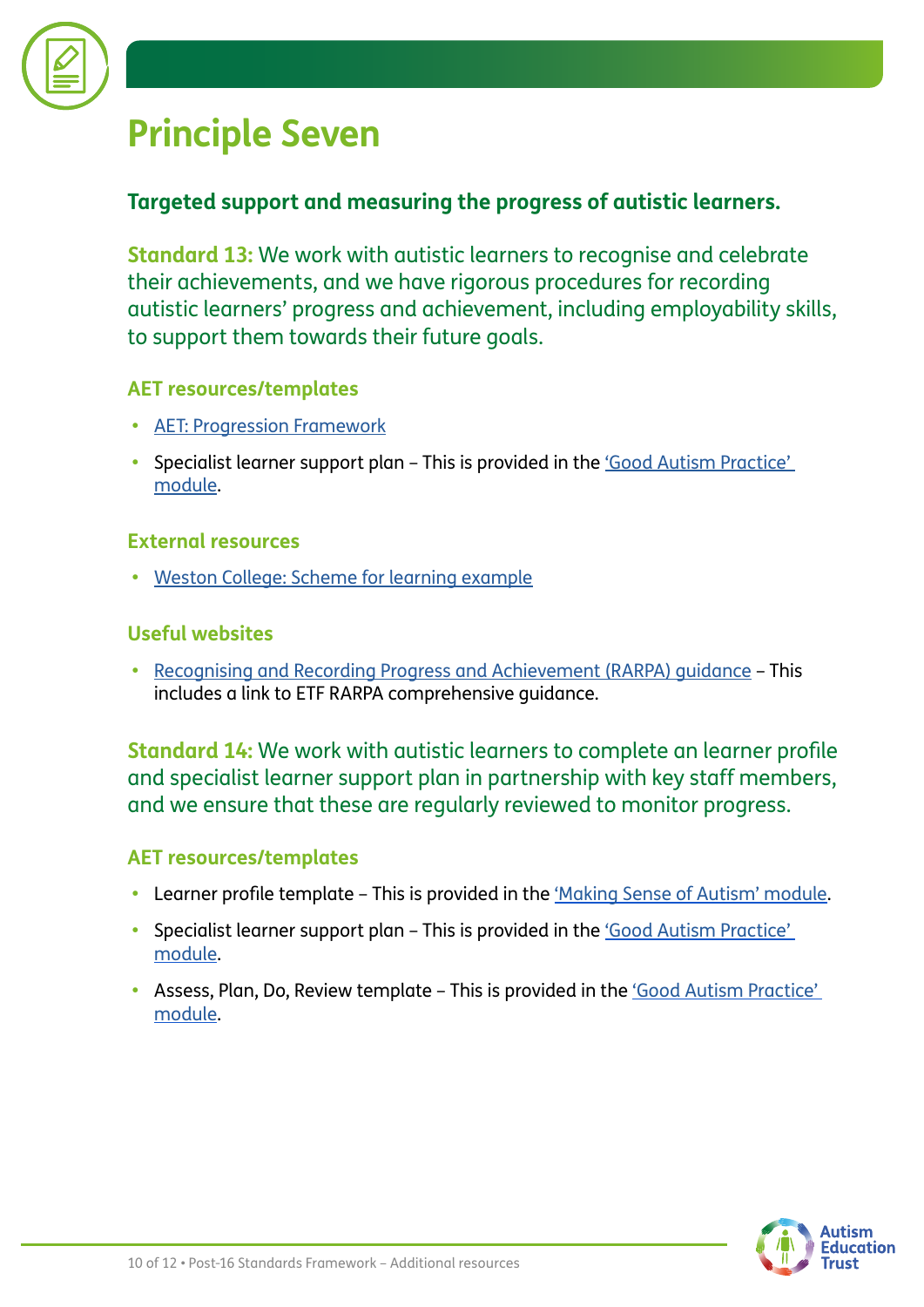

### **Principle Eight**

#### **Adapting the curriculum, teaching and learning to promote wellbeing and success for autistic learners.**

**Standard 15:** We provide a broad, flexible, and balanced curriculum that addresses the learning needs of autistic learners and their social and emotional wellbeing, communication needs, and life skills.

#### **AET resources/templates**

**•** [Autism resources suite](https://www.autismeducationtrust.org.uk/resources/autism-resource-suite)

#### **External resources**

**•** [Autism West Midlands: Strategies to support students with autism in Further](https://www.autismeducationtrust.org.uk/sites/default/files/2022-01/further_education_strategies_autism_west_midlands.pdf)  **[Education](https://www.autismeducationtrust.org.uk/sites/default/files/2022-01/further_education_strategies_autism_west_midlands.pdf)** 

#### **Videos**

**•** [Education and Training Foundation \(ETF\): Adapting and redesigning support](https://www.youtube.com/watch?v=N-iEnRgINZ4)  [programmes for students with autism](https://www.youtube.com/watch?v=N-iEnRgINZ4)

**Standard 16:** We use assistive technology to enable autistic learners to take control of their learning journey and to gain independence.

#### **Useful websites**

- **•** [Education and Training Foundation \(ETF\): Making technology work for you](https://send.excellencegateway.org.uk/digital-technologies)
- **•** [Natspec](https://natspec.org.uk/services/assistive-technology/)
- **•** [Jisc: Assistive technologies for FE and skills](http://www.jisc.ac.uk/rd/projects/assistive-technology-for-fe-and-skills)

#### **Apps**

- **•** [Brain in hand](https://braininhand.co.uk/)
- **•** [My study life](https://www.mystudylife.com/)
- **•** [Autistica: Molehill mountain](https://www.autistica.org.uk/molehill-mountain)

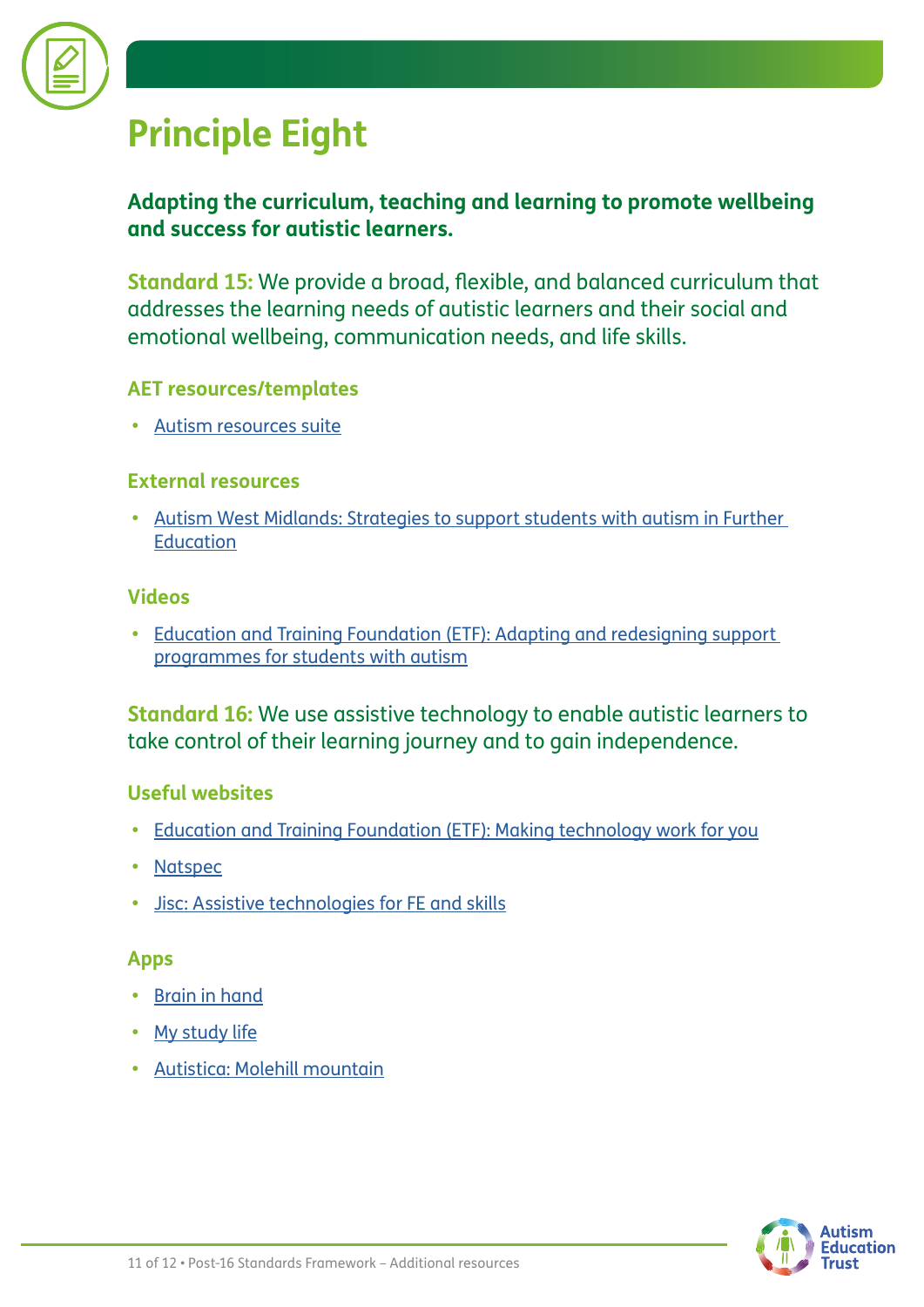

### **Further resources**

#### **Legislation**

- **•** [Equality Act \(2010\): Technical guidance on Further and Higher Education](https://www.equalityhumanrights.com/sites/default/files/equalityact2010-technicalguidance-feandhe-2015.pdf)
- **•** [SEND Code of Practice \(2015\)](https://www.gov.uk/government/publications/send-code-of-practice-0-to-25)
- **•** [Education and Training Foundation \(ETF\): Professional Standards for teachers and](https://www.et-foundation.co.uk/wp-content/uploads/2018/07/ETF_Professional_Standards_Framework_Spreads_Web.pdf)  [trainers in FE \(2014\)](https://www.et-foundation.co.uk/wp-content/uploads/2018/07/ETF_Professional_Standards_Framework_Spreads_Web.pdf)
- **•** [Ofsted Education Inspection Framework \(2021\)](https://www.gov.uk/government/publications/education-inspection-framework)
- **•** [Children and Families Act \(2014\)](https://www.legislation.gov.uk/ukpga/2014/6/contents/enacted)

#### **Useful websites**

- **•** [Education Training Foundation \(ETF\)](https://www.et-foundation.co.uk/)
- **•** [National Autistic Society \(NAS\)](https://www.autism.org.uk/?gclid=CjwKCAiAlfqOBhAeEiwAYi43F_SnWgWhzpQtzT7gUUddzAG_rGi2p7ErQ0yboiqg6erxnajujYCfyRoCqtUQAvD_BwE)
- **•** [Ambitious about Autism](https://www.ambitiousaboutautism.org.uk/?gclid=CjwKCAiAlfqOBhAeEiwAYi43F8CUvsbHCUvRGjMJU5rrjv9k9p4Uob4blZMRTtlO6GVSkATdmgqKyxoCzRoQAvD_BwE)
- **•** [Whole School SEND](https://www.sendgateway.org.uk/page/about-whole-school-send-1)
- **•** [National Specialist Colleges \(Natspec\)](https://natspec.org.uk/)
- **•** [Autism West Midlands](https://autismwestmidlands.org.uk/?gclid=CjwKCAiAlfqOBhAeEiwAYi43F5QAWAiMiQxsofEnbFmRSkbks8exRNZpbfovWMjbgFJ9NsAqDD66PBoC5N4QAvD_BwE)
- **•** [Scottish Autism Toolbox](http://www.autismtoolbox.co.uk/post-school)
- **•** [Preparing for Adulthood](https://www.preparingforadulthood.org.uk/)
- **•** [National Association for Special Educational Needs \(NASEN\)](https://nasen.org.uk/?gclid=CjwKCAiAlfqOBhAeEiwAYi43F34Zqm5TYwsHGEkiCvO8szT0z4QpL3bdETTETMTj8wyJKA5CimB5nRoCO10QAvD_BwE)
- **•** [Gov.uk](https://www.gov.uk/children-with-special-educational-needs)
- **•** [The Student Room](https://www.thestudentroom.co.uk/)
- **•** [Disability Rights UK](https://www.disabilityrightsuk.org/)